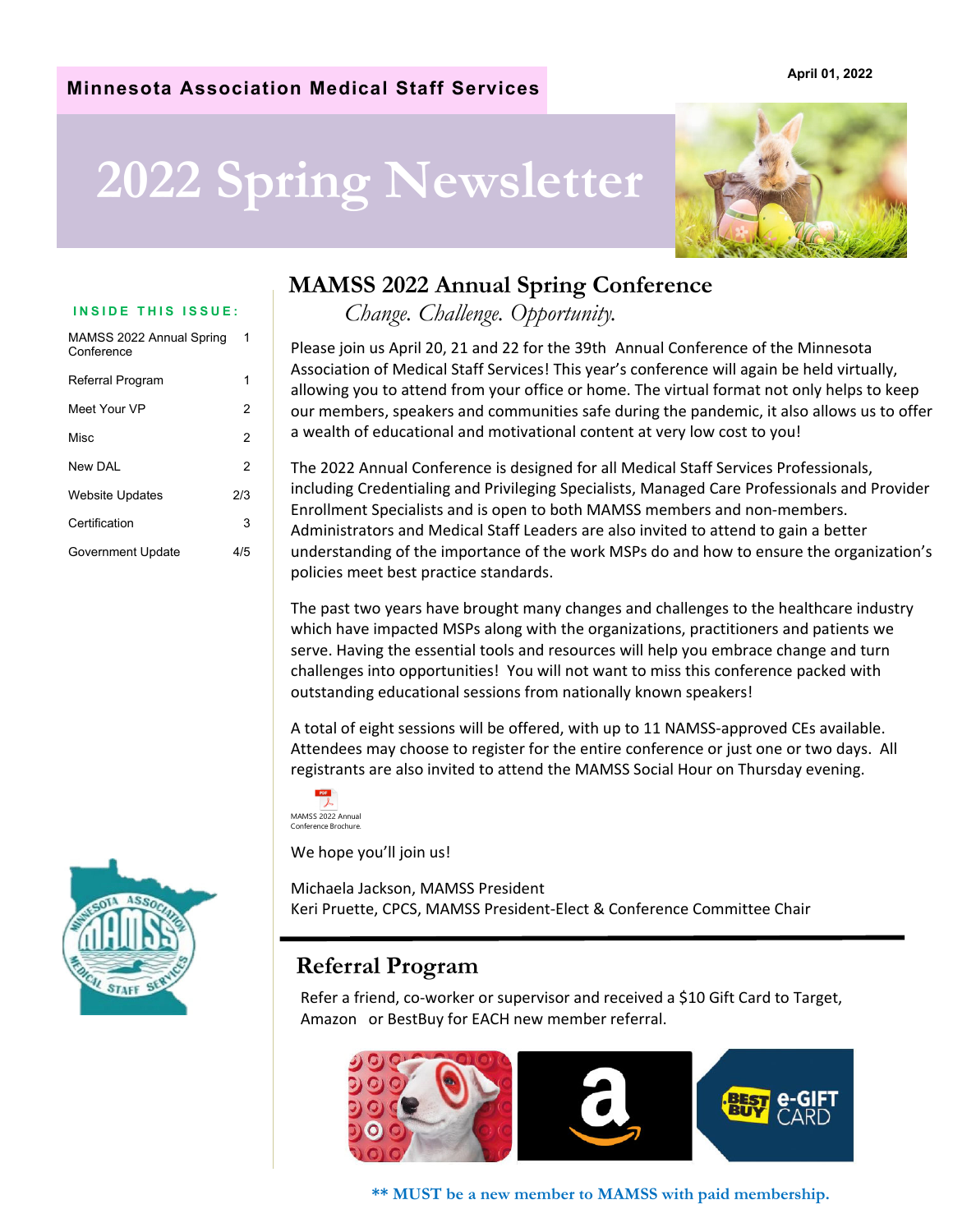

### **Meet your VP**

Hello! I'm Keri Pruette, I work for the Essentia Health system based out of Duluth. I started in the my current role as MAMSS President‐Elect and Conference Committee Chair last July and was on the Conference Committee for about eight years before that. I've been a MAMSS member since 2010 and attended my first MAMSS conference that same year. Though I had been in the credentialing field for about five years prior, joining MAMSS really opened my eyes to all that I didn't know! I have learned so much through networking with other MAMSS members in the Northern Region and throughout the state, and I hope to pay it forward!

My husband and I have two wonderful daughters who are 17 and 19, and we will soon be empty nesters! We also have a really cool bulldog and a very mischievous cat. I love to explore nature and the beautiful world around us. Much of my free time is spent kayaking and hiking (or snowshoeing in the winter). I also compete in fishing tournaments with my husband, volunteer at a donkey rescue, and do some gardening to keep me busy at home.

### **Misc**

### APPLY FOR A SCHOLARSHIP!

MAMSS is once again offering three scholarships for our members. The NAMSS Conference and NAMSS Certification Scholarships are due to MAMSS President by **Thursday, April 7th, 2022.** Please make sure all information is included. Incomplete applications will not be considered.

### LOOKING FOR BOARD MEMBERS

In 2022, MAMSS will be accepting nominations and interest requests for the Communications Coordinator position. If you are interested in expanding your leadership skills, meeting new colleagues, gaining valuable people skills, and having FUN, please reach out to MAMSS President, Michaela Jackson at Michaela.jackson@childrensmn.org. All nominations are due by **April 7, 2022.**

### **New DAL**

Ropizah Mohd Yusof Ervin, CPCS, CPMSM, was elected by her peers at the National Association Medical Staff Services(NAMSS) to serve as Director at Large (DAL) beginning January 2022 through December 2024. In her role as DAL, Ropizah will serves as a liaison between NAMSS Board of Directors and the Medical Staff State Associations assigned to her. She will act as a resource and a support person to the state leaders fulfilling their responsibilities to NAMSS. She will also be assisting members with conflicts or concerns at the state level. Ropizah is the assigned DAL for the Illinois, Indiana, Michigan, Minnesota, Ohio and Wisconsin.

### **Website Updates**

Upcoming Regional Meetings

**Central Region:** TBD (Time and place TBD)

**Metro Region:** Thursday, May 12, 2022 from 1 PM – 3 PM via Microsoft teams

**Northern Region:** TBD (Time and place TBD)

**Southern Region:** TBD (Time and place TBD)



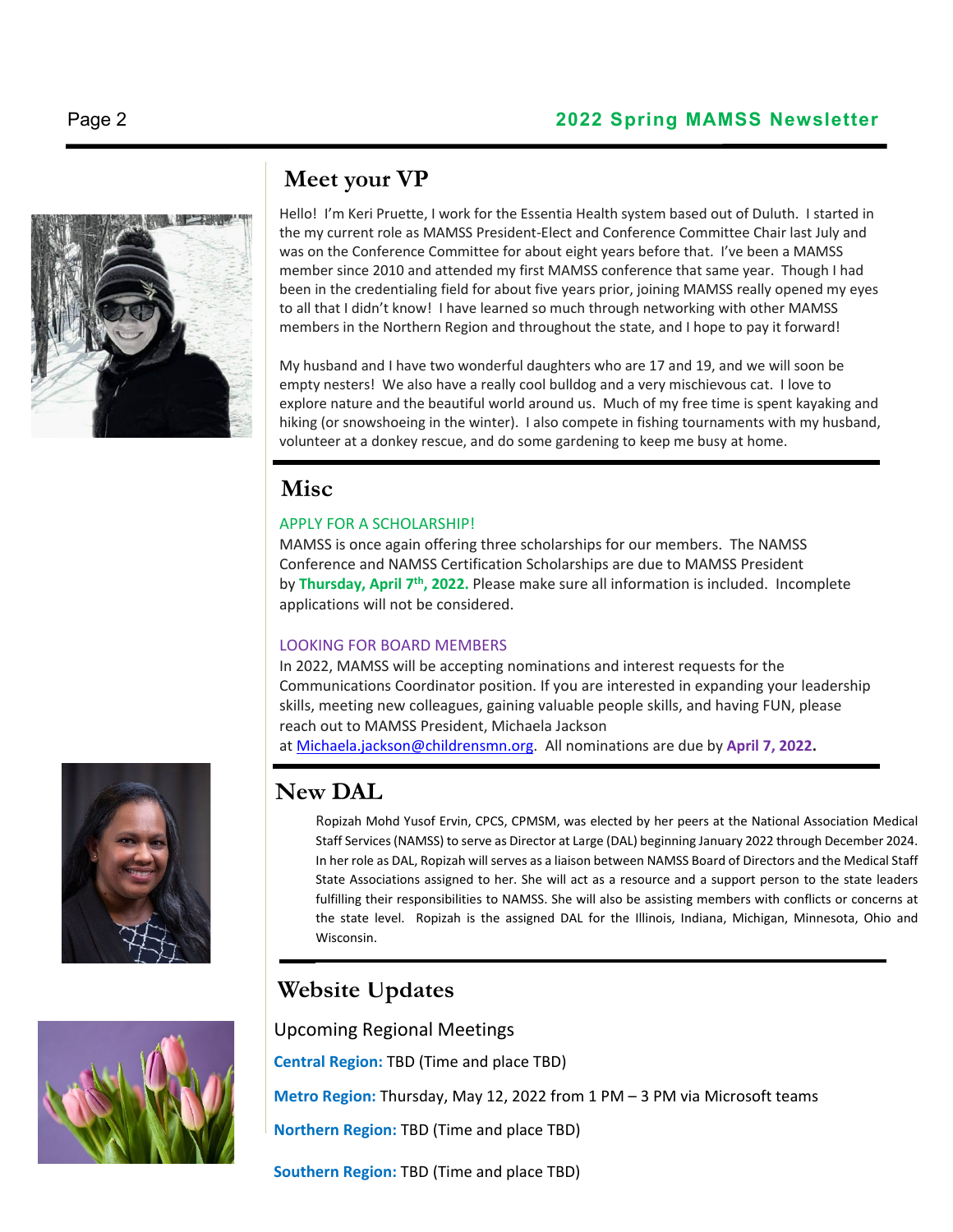### **2022 Spring MAMSS Newsletter** Page 3

**Website Updates Continued…** 

MAMSS Board Meeting Friday, June 24, 2022 from  $11$  AM  $-$  2 PM via Web-ex

NAMSS 46th Educational Conference & Exhibition Sunday, September 11 ‐ Wednesday, September 14, 2022 Nashville, TN

Career Opportunities posted within the last 2 months:

- Manager Accreditation and Credentialing, Ridgeview April 2022
- Medical Staff Services Specialist, Fairview February 2022
- Credentialing Specialist, Midwest Radiology February 2022
- Credentialing Specialist, St.Luke's Hospital February 2022

Discussion Forum Questions posted within the last month:

*None*

### **Certification**

Congratulations to our Certification Scholarship winners! Best wishes to you as you take the next step in your credentialing career!

*Laura Crowley (CPMSM) – Fairview Health Services Joyce Henke (CPMSM) ‐Allina Health CVO*

#### Thinking about becoming certified?

- **CPCS:** The Certified Provider Credentialing Specialist (CPCS) is typically employed or contracted by a healthcare organization including, but not limited to, hospitals (health systems), health plans, ambulatory care settings, group practices, and credentialing verification organizations.
- **CPMSM:** The Certified Professional Medical Services Management (CPMSM) is typically employed or contracted by a healthcare organization including, but not limited to, hospitals (health systems), health plans, ambulatory care settings, group practices, or credentialing verification organizations.

#### Testing Period:

- Summer Testing Period Application Deadline – Friday, April 22, 2022 Final Application Deadline (with late fee) – Friday, May 20, 2022 Testing Period – Saturday, June 18 through Saturday, July 09, 2022
- Fall Testing Period Application Deadline – Friday, July 29, 2022 Final Application Deadline (with late fee) – Friday, August 19, 2022 Testing Period – Saturday, September 24 through Saturday, October 15, 2022





#### **We're on the Web!**

http://www.namss.org/About /StateAssociationWebsites/ MinnesotaAssociationMedic alStaffServices.aspx

> **Check us out on Facebook!**

http://m.facebook.com/MNa ssociationofmedicalstaffserv ices/

@MNassociationofmedicals taffservices

#### **We're on LinkedIn!**

https://www.linkedin.com/co mpany/18262869/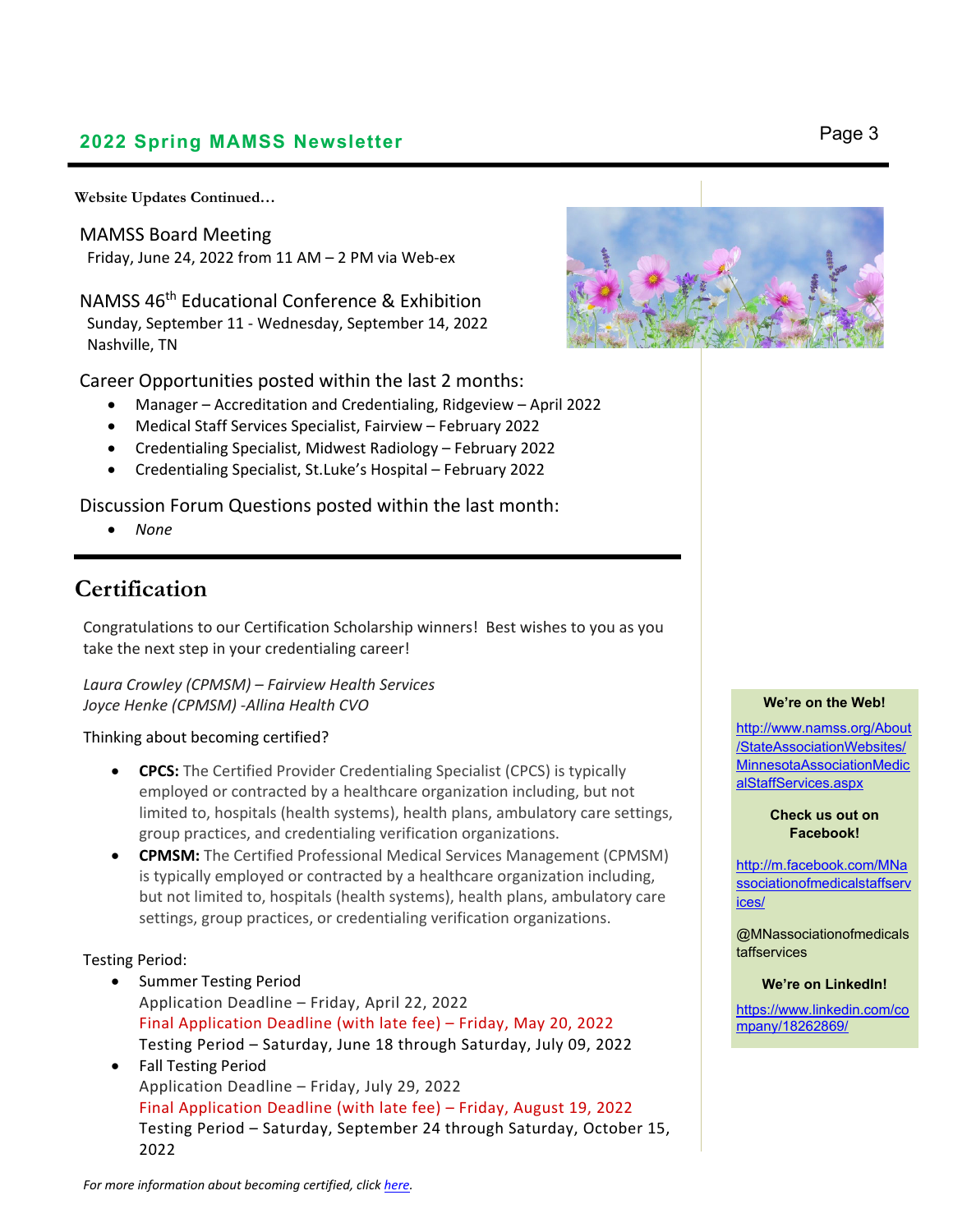## **Government Update**

### **Dr. Lorna Breen Law**

The MN Hospital Association (MHA) has noted President Biden signed the Dr. Lorna Breen Act into law on Friday, March 18. This has been priority legislation for MHA, as it provides funding to reduce and prevent suicide, burnout, and mental and behavioral health conditions among health care professionals. To support this legislation, MHA sent a letter to the Minnesota congressional delegation in May 2021. Since then, MHA has had several conversations with congressional staff as the act progressed.

Click here for more information from the Dr. Lorna Breen Foundation



### **Streamlined fingerprinting process passes through MN Senate Committee**

On March 16, a bill was heard before the Minnesota Senate Health and Human Services Finance and Policy Committee and passed with unanimous, bipartisan support. The bill seeks to remove the duplicative fingerprinting process between the Minnesota Department of Human Services (DHS) and the licensing boards for licensed individuals working in hospitals and health systems. Importantly, an amendment was adopted during the hearing that addresses the duplicative process and ensures that DHS and the respective licensing boards still receive the necessary information to conduct their required background checks and ensure patient safety. MHA is waiting to confirm a hearing date in the House for the companion bill, HF 1512 (Edelson). They are hopeful that the bill will meet all the committee deadlines and continue through the legislative process towards becoming law this session.

To see the bill, click here (note underlined language is the new language that has been proposed, and information crossed out, would be removed).

‐ ‐ ‐ ‐ ‐ ‐ ‐ ‐ ‐ ‐ ‐ ‐ ‐ ‐ ‐ ‐ ‐ ‐ ‐ ‐ ‐ ‐ ‐ ‐ ‐ ‐ ‐ ‐ ‐ ‐ ‐ ‐ ‐ ‐ ‐ ‐ ‐ ‐ ‐ ‐ ‐ ‐ ‐ ‐ ‐ ‐ ‐ ‐ ‐ ‐ ‐ ‐ ‐ ‐ ‐ ‐ ‐ ‐ ‐ ‐ ‐ ‐ ‐ ‐ ‐ ‐ ‐ ‐ ‐ ‐ ‐ ‐ ‐ ‐ ‐ ‐ ‐ ‐ ‐ ‐ ‐ ‐ ‐ ‐ ‐ ‐ ‐

Included in the NAMSS' 2021‐2024 Strategic Plan is a critical imperative to obtain a standard occupational classification (SOC) from the U.S. Bureau of Labor Statistics (BLS)for Medical Service Professionals (MSPs). Currently, the BLS does not recognize the MSP profession and instead classifies MSPs as Human Resources (HR) professionals. This designation is, of course, incorrect – and from the medical staff standpoint, egregious.

Most readers may wonder how the BLS, a data‐based bureau could conflate MSPs with HR professionals, but like the process for obtaining a professional classification, the answer is complicated. BLS, as its name indicates, operates in formulas set at 30,000 feet, which is not conducive to capturing workforce nuances. So while the medical service profession's distinction from the HR profession is obvious to many group, the information plugged into the BLS formula has this far has not made that distinction.

### **What is the SOC and Why is it Important to MSPs?**

Administration by the BL, a division of the U.S. Department of Labor, the SOC system standardizes and classifies occupation groups and workers to help federal agencies collect, calculate, and publish workforce data. An SOC code is critical for the growth and independence of a profession. Without a designated SOC code. Government entities cannot formally collect and analyze a profession's data. A lack of systematic date on a profession, especially one that continues to evolve, will prevent it from growing and make it susceptible to scope creep from another profession.

Data collection, especially for the MSP profession, is critical to helping MSP's advocate for increased salaries, establishing and maintaining requirements for distinct credentials, tracking the growth of the profession attractive to those entering the workforce. This, the initiative to obtain a stand-alone classification for MSP's has prominent place under the Strategic Plan's "elevate the Profession" theme.